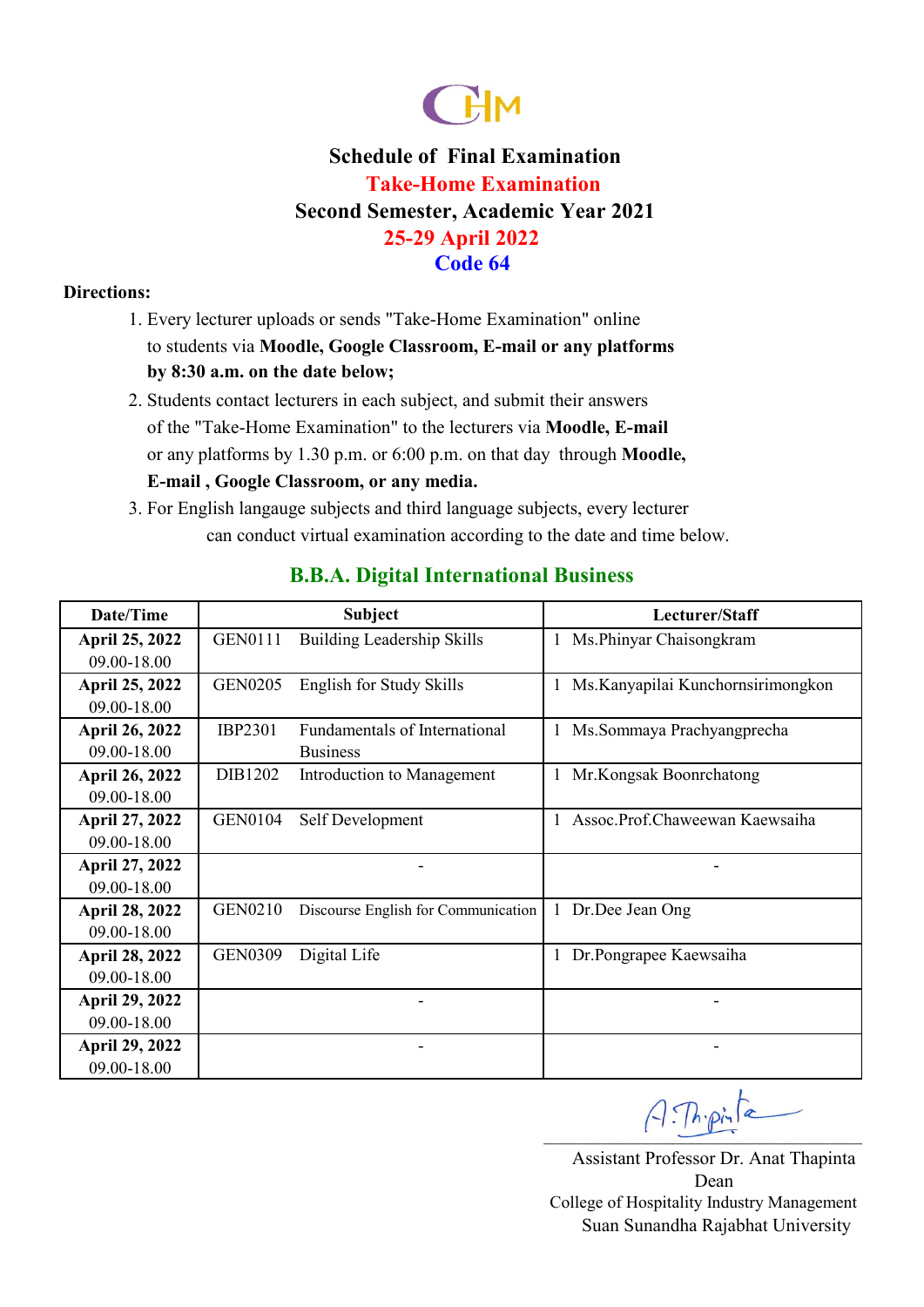

# **Schedule of Final Examination Take-Home Examination Second Semester, Academic Year 2021 25-29 April 2022 Code 64**

#### **Directions:**

- 1. Every lecturer uploads or sends "Take-Home Examination" online to students via **Moodle, Google Classroom, E-mail or any platforms by 8:30 a.m. on the date below;**
- or any platforms by 1.30 p.m. or 6:00 p.m. on that day through **Moodle,**  2. Students contact lecturers in each subject, and submit their answers of the "Take-Home Examination" to the lecturers via **Moodle, E-mail E-mail , Google Classroom, or any media.**
- 3. For English langauge subjects and third language subjects, every lecturer can conduct virtual examination according to the date and time below.

### **B.Ed. Mathermatics**

| Date/Time             | <b>Subject</b> |                                  | Lecturer/Staff                      |
|-----------------------|----------------|----------------------------------|-------------------------------------|
| April 25, 2022        | <b>GEN0303</b> | <b>Science and Environments</b>  | 1 Dr.Dee Jean Ong                   |
| 09.00-18.00           |                |                                  |                                     |
| April 25, 2022        | EDM1104        | Philosophy of Education and      | 1 Dr. Boonthong Boobtawee           |
| 09.00-18.00           |                | Curriculum Development           |                                     |
| <b>April 26, 2022</b> | <b>MMA2303</b> | Mathematical Problem Solving     | 1 Asst.Prof.Dr.Krongthong Khairiree |
| 09.00-18.00           |                |                                  |                                     |
| April 26, 2022        | <b>GEN0209</b> | Public Speaking and Presentation | 1 Dr.Dee Jean Ong                   |
| 09.00-18.00           |                | Skills in English                |                                     |
| April 27, 2022        | <b>MMA1304</b> | <b>Fundamentals of Geometry</b>  | 1 Asst.Prof.Dr.Supotch Chaiyasang   |
| 09.00-18.00           |                |                                  |                                     |
| April 27, 2022        |                |                                  |                                     |
| 09.00-18.00           |                |                                  |                                     |
| <b>April 28, 2022</b> | <b>MMA2301</b> | Calculus I                       | Assoc.Prof.Chaweewan Kaewsaiha<br>1 |
| 09.00-18.00           |                |                                  |                                     |
| <b>April 28, 2022</b> | MMA1305        | Active Learning in Primary       | Mr.Luechai Tiprungsri<br>1          |
| 09.00-18.00           |                | Mathematics                      |                                     |
| <b>April 29, 2022</b> |                |                                  |                                     |
| 09.00-18.00           |                |                                  |                                     |
| <b>April 29, 2022</b> |                |                                  |                                     |
| 09.00-18.00           |                |                                  |                                     |

 $A:Th{\cdot}pi$ 

Assistant Professor Dr. Anat Thapinta Dean Suan Sunandha Rajabhat University College of Hospitality Industry Management